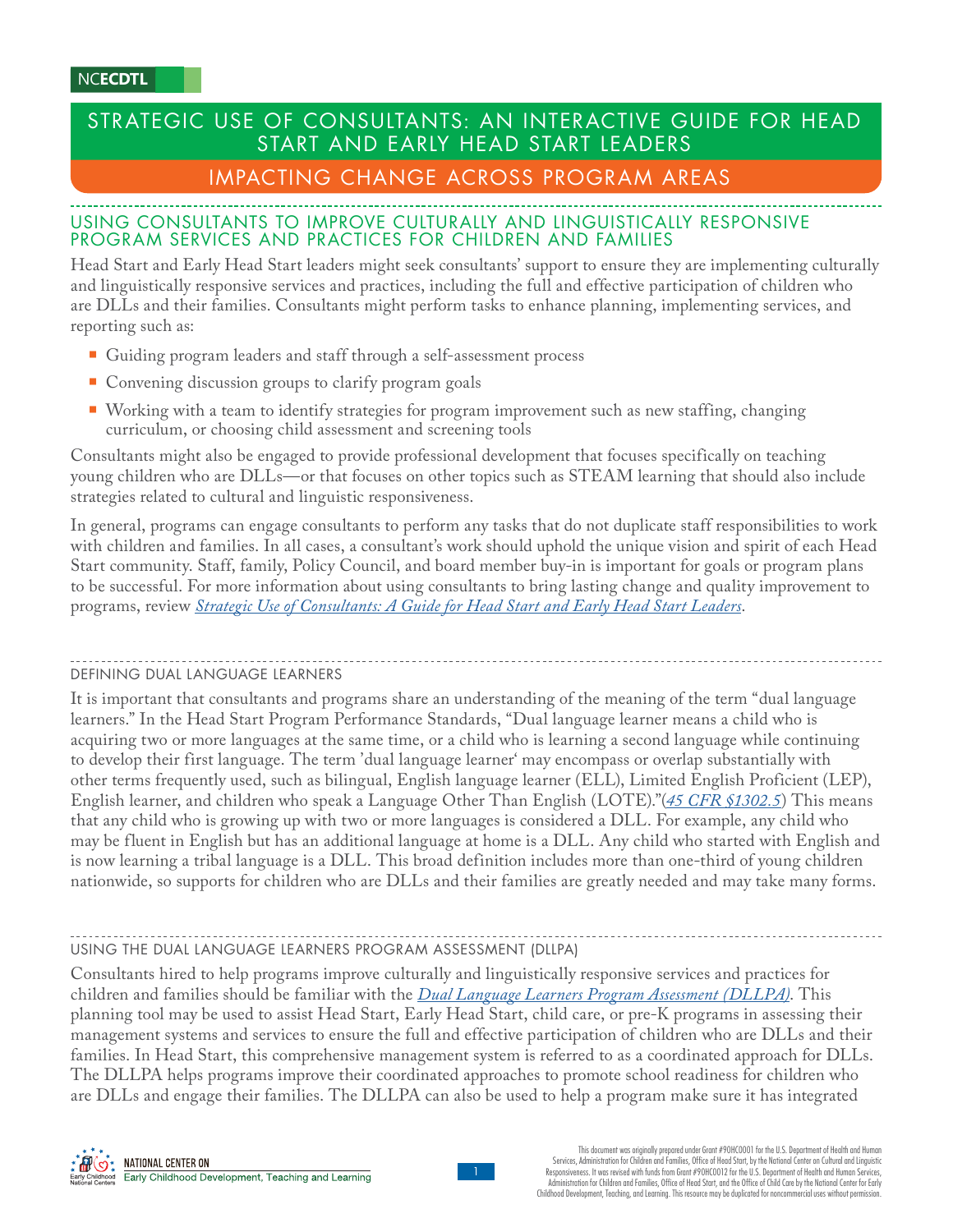culturally and linguistically responsive practices for all children, including those who are not DLLs, and their families. The DLLPA has self-assessment questions to address four management systems and six program service areas, offering a wide base of options for consultative guidance.

Using the DLLPA with a team of program staff, a consultant might help the program determine opportunities for improvement of services for children who are DLLs and their families by enhancing management systems in one of the following areas:

- 1. Communication
- 2. Human Resources
- 3. Training and Professional Development
- 4. Program Planning and Service System Design

A consultant might also provide planning guidance or direct support in the DLLPA program service areas:

# EDUCATION AND CHILD DEVELOPMENT SERVICES

- 5. Teaching and Learning Environment
- 6. Curricula
- 7. Child Screening and Assessments
- 8. Health Program Services
- 9. Family and Community Engagement Program Services
- 10.Transition Services

Consulting activities might include:

- Identifying program strengths
- Enhancing community assessment efforts and interpretation
- Identifying continuous improvement goals and strategies
- **Planning and implementing training and professional development**
- **Writing reports**
- **Preparing suggested content for refunding applications and grant proposals**
- Addressing findings from ongoing monitoring to improve program performance and ongoing monitoring strategies
- Determining progress during the annual self-assessment

#### DETERMINING THE NEED FOR A CONSULTANT

Before you commit program dollars to hiring a consultant, determine whether the support you need to serve children who are DLLs and their families effectively can be provided for free. For example, Head Start programs have access to regional program specialists (federal staff) and regional training and technical assistance (TTA) specialists (e.g., grantee specialists, early childhood specialists). Child care programs may have access to state child [care TTA providers and local Child Care Resource and Referral agencies. Anyone can access the](https://eclkc.ohs.acf.hhs.gov/) *Early Childhood Learning and Knowledge Center* (ECLKC) website, which offers many types of resources (e.g., print, video, recorded webinars, training materials) that address cultural and linguistic diversity and supporting children who are DLLs and their families.

However, you may also decide to hire a consultant to help you more fully address recommendations from the Head Start and child care specialists or to use resources from the ECLKC more effectively.



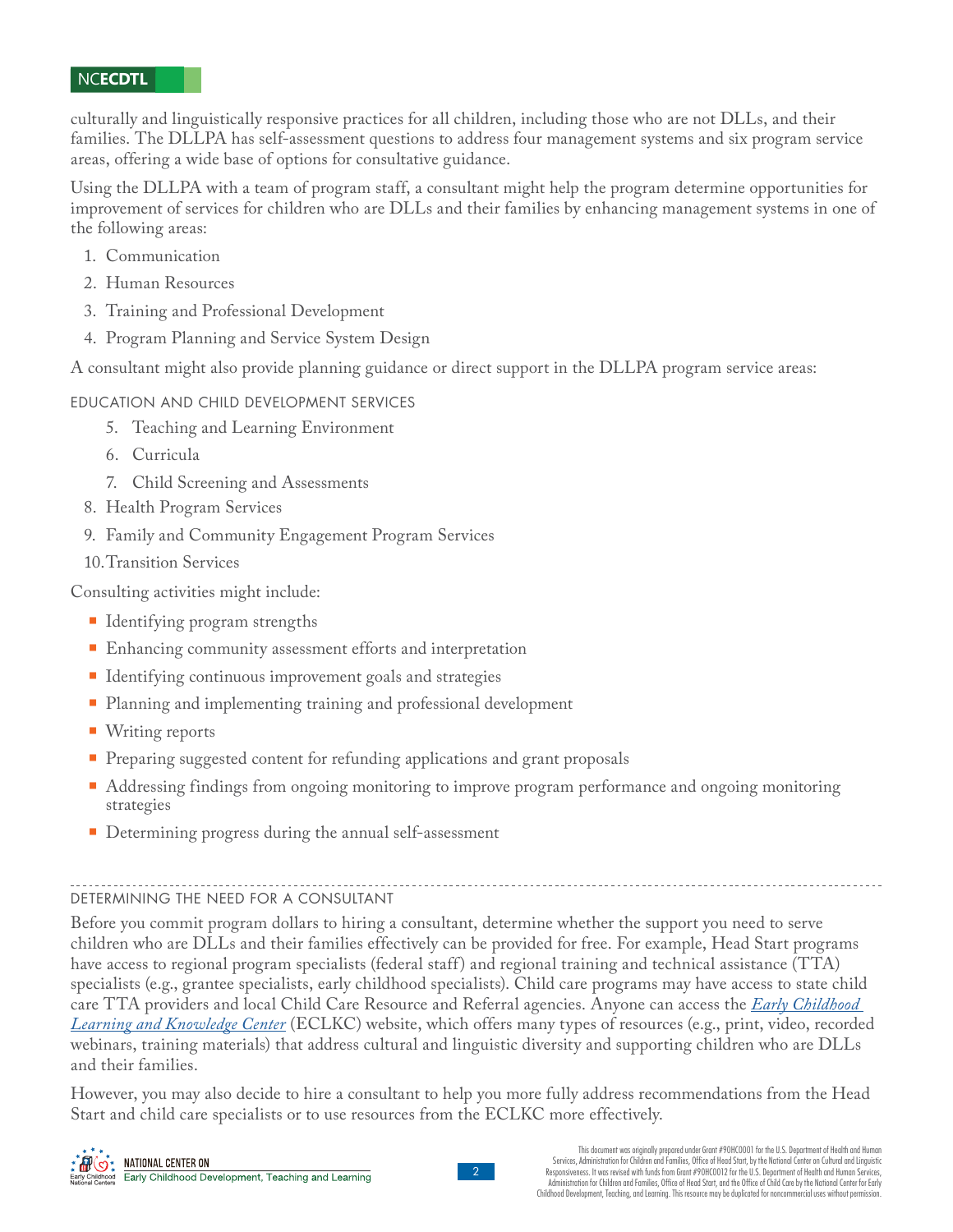# FINDING AND HIRING THE RIGHT CONSULTANT

Planning ahead to evaluate potential consultants is an important part of working effectively with an expert consultant. You want to hire a consultant with expertise that enhances the work that you and your staff do. Here are some questions you might consider when reviewing resumés and interviewing to determine if a potential consultant would be helpful to your program. Select a few that pertain to your project. Remember, you will also commit significant time and money to work with the consultant, so do not hesitate to ask them for documentation of their knowledge, experience, and expertise.

SUPPORT FOR TEACHING AND LEARNING:

- Can the consultant document effective professional development presentations, planning, and support of coaching on topics related to cultural and linguistic diversity?
- Can the consultant demonstrate an understanding of the importance of family culture and language as the foundations for children's success in school and life?
- Does the consultant have expertise in the study of first and second language development and early learning?
- Does the consultant have knowledge of and experience in supporting children who are DLLs with suspected delays or diagnosed disabilities?
- Does the consultant express understanding of how children's knowledge and skills in their home language can support acquiring a second language?
- Does the consultant's work reflect the value of growing up bilingual?
- $\blacksquare$  Is the consultant proficient in creating high-quality learning environments and experiences that support children to develop multiple languages and to function in more than one culture? Has the consultant done this work in the settings or program options your program offers?
- Does the consultant have expertise in evaluating, adapting, and implementing curriculum, ongoing child assessment, or screening for linguistically diverse children, birth-5?
- Does the consultant have experience/certification in using observation tools that measure adult-child or parent-child interactions (e.g., CLASS®, Quality of Caregiver-Child Interactions for Infants and Toddlers (Q-CCIIT), Home Visitor Rating Scale (HOVRS)?
- Can the consultant understand and speak the language of children and adults (e.g., if work involves communicating with staff and parents or using adult-child or parent-child observation tools)?

#### PROGRAM MANAGEMENT COMPONENTS:

- Does the consultant have experience in developing culturally and linguistically appropriate communication plans and services for early childhood programs?
- Does the consultant have demonstrated expertise in supporting human resource functions such as recruiting, interviewing, hiring, and onboarding bilingual staff?
- Does the consultant have program management experience in early childhood care and education in culturally and linguistically diverse environments?

A discussion with the potential candidate should include certain key elements to protect both your program (contracting agency) and the consultant. Some of the key elements are listed here:

- Objective or goal of the work
- **Specific services the consultant will** perform
- Terms of payment (e.g., hourly rate or fixed-price contract) and amount
- **Description of the consultant's roles** and responsibilities
- **Description of the project tasks or** components
- **Timeline with milestone completion** dates and a final deadline
- **Exercise 1** List of any project costs for which the organization will reimburse the consultant
- **"No conflict of interest" statement** that protects the organization hiring the consultant
- **Language requiring the consultant** to abide by the program's standards of conduct, as required in 45 CFR §1302.90(c), including the importance of maintaining confidentiality concerning personally identifiable information (PII) about children, families, and staff
- Requirement that a consultant undergo a background check in accordance with 45 CFR §1302.90(b)
- Termination clause that allows either party to terminate the contract for any reason within 30 days written notice
- See 45 CFR §75, Appendix II for other contract provisions
- Rights to retain ownership and control over the consultant's work products
- Signature of chief operating officer or highest organizational official





This document was originally prepared under Grant #90HC0001 for the U.S. Department of Health and Human Services, Administration for Children and Families, Office of Head Start, by the National Center on Cultural and Linguistic<br>Responsiveness. It was revised with funds from Grant #90HCOO12 for the U.S. Department of Health a Administration for Children and Families, Office of Head Start, and the Office of Child Care by the National Center for Early Childhood Development, Teaching, and Learning. This resource may be duplicated for noncommercial uses without permission.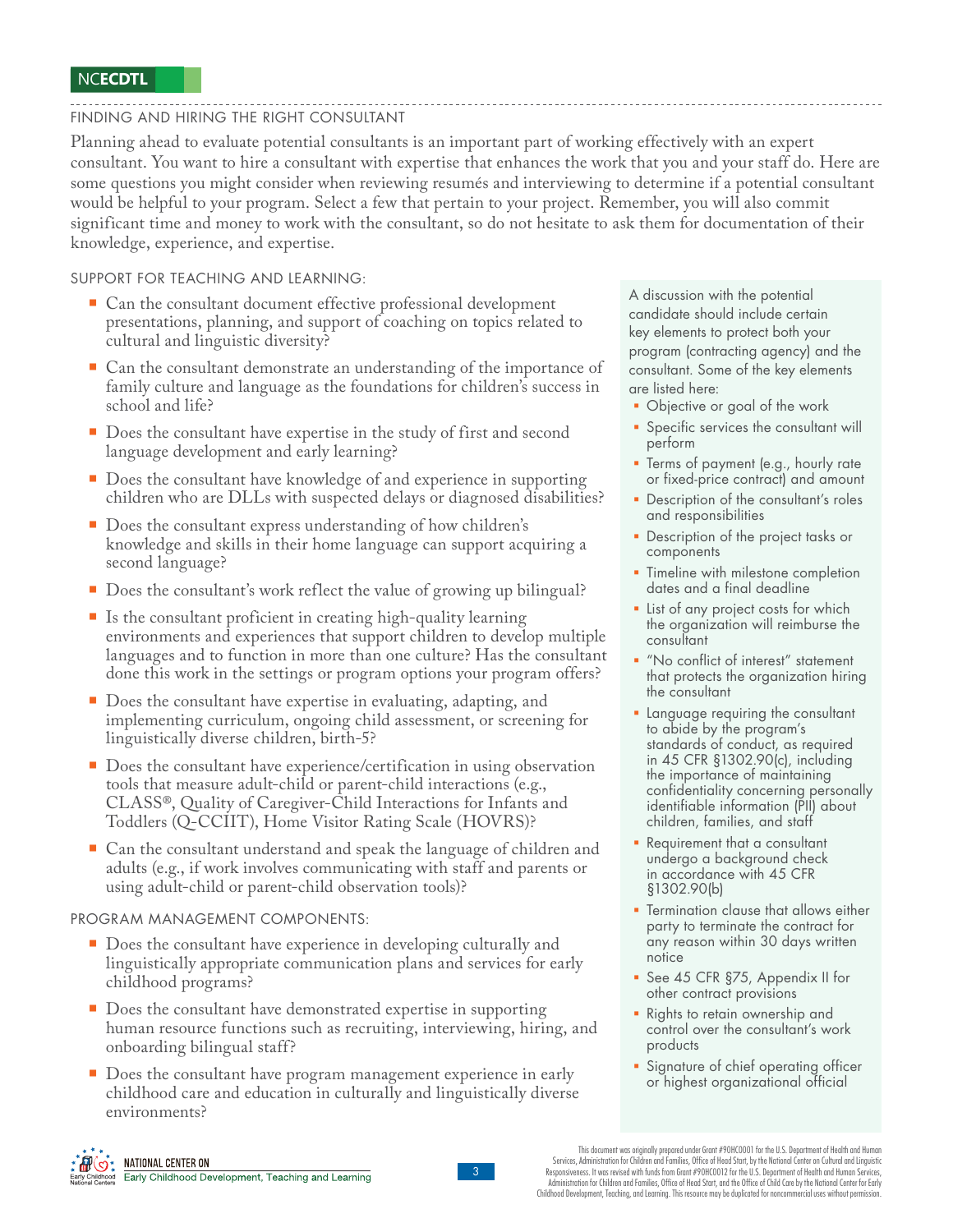- Is the consultant well-versed in federal Head Start and child care regulations, recommendations, and resources?
- Does the consultant possess knowledge of health services for diverse populations of young children and their families?
- Is the consultant experienced in supporting community and family engagement related to early learning for children who are DLLs?
- **Does the consultant have knowledge of/experience with supporting transitions to kindergarten for children** who are DLLs as well as transitioning into and within Head Start and child care programs?
- Is the consultant familiar with the program option(s) and community served by your program, as well as the context of the program (e.g., American Indian/Alaska Native (AIAN), migrant and seasonal farmworkers, refugees, homeless families)?

Once you have identified the appropriate consultant qualifications, *[recruited candidates](https://eclkc.ohs.acf.hhs.gov/sites/default/files/pdf/consultant-recruitment-strategies.pdf)*, chosen potential consultants, and contacted references, your next step is to have a conversation with the candidate about the tasks, timeframes, and fee structure to include in your contract; your program's team should prepare these details in advance. The greater the detail, the clearer the process will be. Always include options for revising and extending the contract. Successful consulting contracts include obligations of both the consultant and the client in support of this reciprocal relationship. For a consultant to provide effective support and guidance, program leaders and staff must buy into why the consultant has been engaged and be deeply committed to change and improvement.

If you are hiring a trainer, make sure your internal plan for using an outside trainer or consultant includes who will participate in the training; this will ensure appropriate implementation and follow-up. Make sure to communicate this to the trainer so they can plan content and format to meet the needs of the intended audiences. As demonstrated by the DLLPA categories, there is much more to ensuring the effective participation of children who are DLLs and their families than just focusing on teaching practices. In addition to teachers, home visitors, and family child care providers, consider including assistant teachers, coaches, education managers, child development specialists, supervisors, family service workers, and other staff in professional development events. Also consider what follow-up and support program staff will provide, with or without the consultant, to maintain gains. When hiring a trainer for a topic that is not specifically focused on children who are DLLs, it is still advisable to work with the trainer in advance to be sure the topic includes applications for linguistically and culturally diverse programs.

If you are hiring a technical assistance consultant, it is important to devote time over the course of your project to meet with the consultant and provide information needed to perform the agreed-upon tasks. It is equally important for others who will interact with the consultant (e.g., other program leaders, teaching staff, home visiting staff) to support the consultant's work as identified in your internal plan. Remember: Maintaining commitment is crucial to the success of your project. If the consultant is providing a written deliverable, review it carefully to make sure it reflects specific Head Start and child care regulations and relevant program details unique to your service area. As you review, look for stock wording or generic phrasing that does not reflect or describe your program, or goals and objectives you are unlikely to meet.



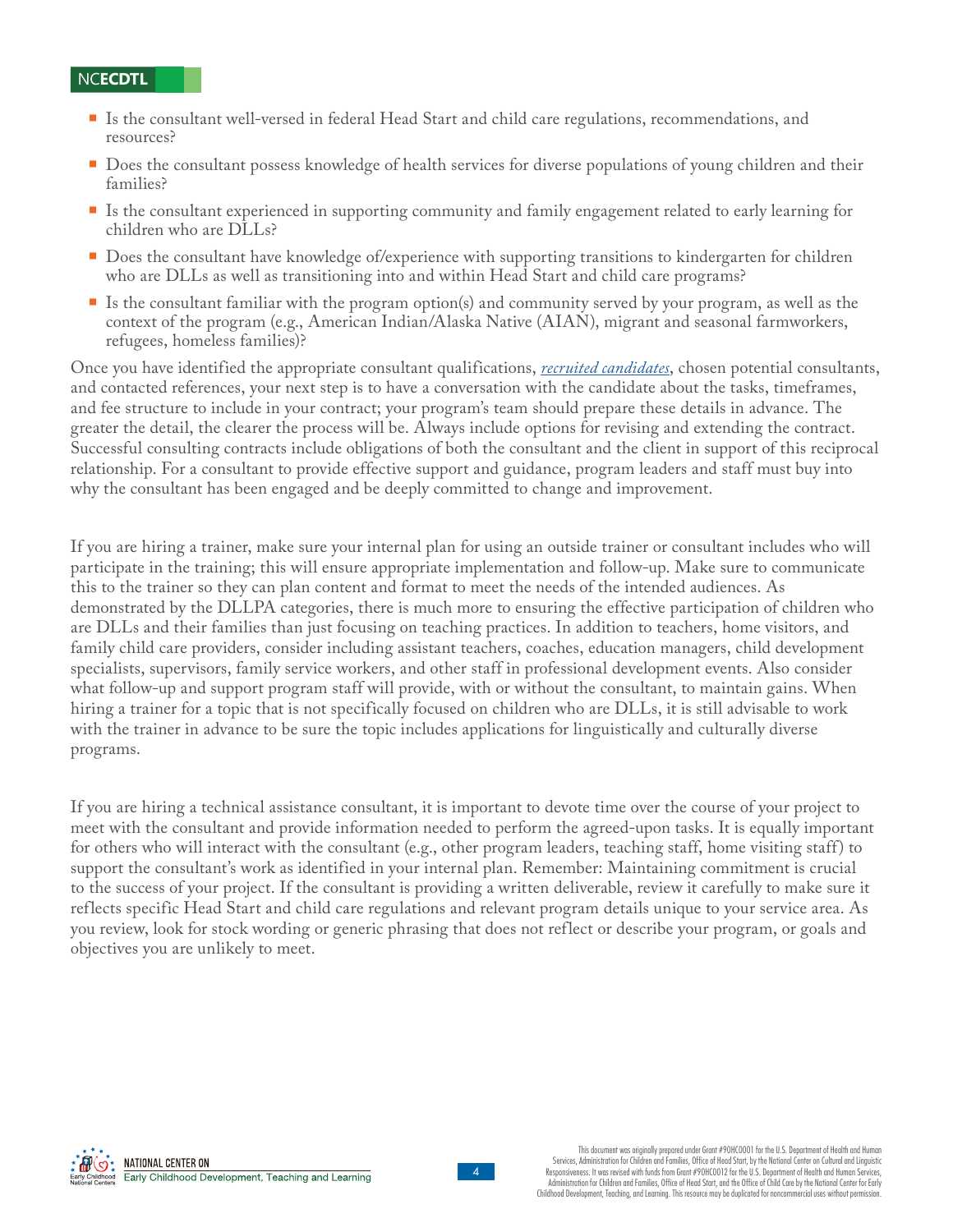SAMPLE PROGRAM GOALS AND CONSULTANT ROLES

Here are some sample scenarios to guide your planning for working with a consultant to support children who are DLLs and their families.

1. **Program Goal:** Strengthen our program's systems and services for children who are DLLs and their families to improve children's achievement of school readiness goals.

**Consultant Role:** The consultant uses the *[DLLPA](https://eclkc.ohs.acf.hhs.gov/culture-language/guide-dual-language-learners-program-assessment-dllpa/dual-language-learners-program-assessment-dllpa-users-guide)* in consultation with program staff to gather current information regarding the program's existing systems and services for children who are DLLs and their families. The consultant also:

- Reviews the program's action plan for school readiness goals pertaining to DLLs and identifies strengths, challenges, and opportunities for developing a coordinated approach of support for DLLs and their families
- Engages a diverse group of staff, family members, and stakeholders in developing a plan for using data the program has gathered related to serving children who are DLLs, including information from the DLLPA
- Works with the management team, governing body or Tribal Council, and Policy Council in implementing and evaluating these new plans to understand the effectiveness of the program in supporting DLLs and their families and in achieving school readiness goals
- 2. **Program Goal:** Prepare education staff at all levels of our program to support full and effective participation of children with multiple language backgrounds and their families.

**Consultant Role:** In response to community assessment data that shows an increase in families who speak languages other than English and Spanish, a program hires a consultant with expertise in teaching multilingual children to work with program staff to revise their professional development plan. The consultant helps them create a more specific, multi-year plan designed to enable all levels of education staff, coaches, and education managers to work effectively with children and families who speak diverse languages. The plan includes steps to enhance the program's yearly self-assessment and is flexible enough to accommodate changes based on the findings. The consultant documents that the professional development plan is grounded in current research from the field; it also includes multiple, ongoing modes of professional development delivery, such as *[Practice-Based Coaching](https://eclkc.ohs.acf.hhs.gov/professional-development/article/practice-based-coaching-pbc)*, that integrate adult learning principles. The consultant incorporates messages, materials, and activities into the professional development plan that reflect:

- *[Multicultural Principles for Head Start Programs](https://eclkc.ohs.acf.hhs.gov/culture-language/article/multicultural-principles-early-childhood-leaders)*
- *[Professional Learning Guides to Support Children Who Are Dual Language Learners](https://eclkc.ohs.acf.hhs.gov/culture-language/article/professional-learning-guides-support-children-who-are-dual-language-learners)*
- *[Parent, Family, and Community Engagement Framework](https://eclkc.ohs.acf.hhs.gov/school-readiness/article/head-start-parent-family-community-engagement-framework)*
- *[Head Start Early Learning Outcomes Framework \(ELOF\)](https://eclkc.ohs.acf.hhs.gov/school-readiness/article/head-start-early-learning-outcomes-framework)*
- Relevant state early learning guidelines
- 3. **Program Goal:** Enhance family engagement practices in support of children's home language, literacy, and learning experiences.

**Consultant Role:** The consultant recommends materials and resources from ECLKC for staff that reflect best practices and research findings, as well as the Office of Head Start's recommendations for working with [children and families from culturally and linguistically diverse backgrounds. The list includes the](https://eclkc.ohs.acf.hhs.gov/family-engagement/article/building-partnerships-families-series) *Building Partnerships with Families Series* and *[Importance of Home Language Series](https://eclkc.ohs.acf.hhs.gov/culture-language/article/importance-home-language-series)*. The consultant works with the education manager and family service manager on ways to use the resources with staff and families. Finally, the consultant offers a tiered system of support that is individualized to meet the capacity-building needs of staff, including a mentor-coach support model.

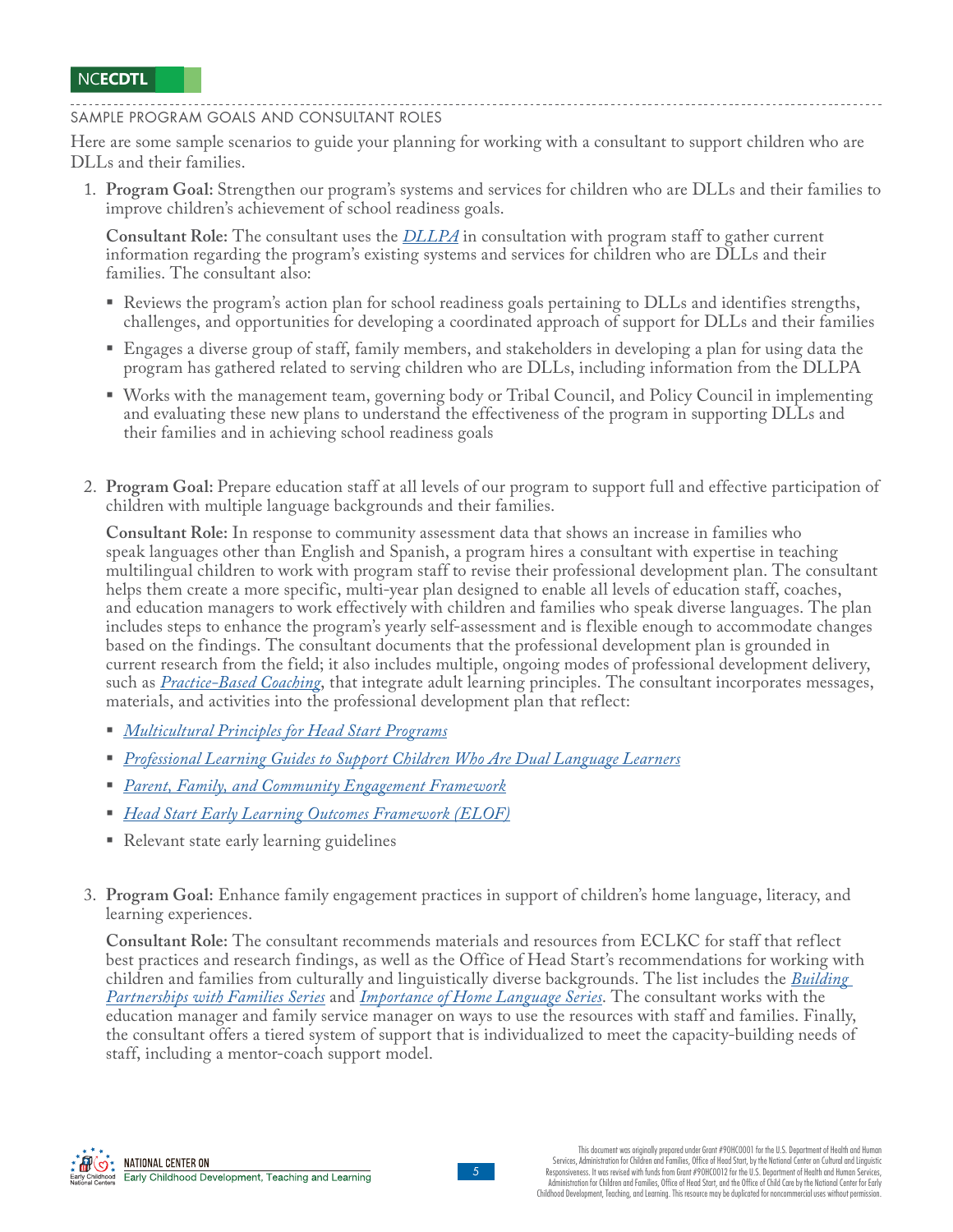4. **Program Goal:** Enhance adult-child interactions to support children's home language development and/or English language development

**Consultant Role:** The consultant assesses teacher-child and family child care provider-child interactions using a well-known measure (e.g., CLASS®, Q-CCIIT, or a similar measure). Based on the results, the consultant recommends materials and resources from The Big 5 for All and Strategies to Support DLLs sections of the *[Planned Language Approach](https://eclkc.ohs.acf.hhs.gov/culture-language/article/planned-language-approach)* for staff that reflect best practices and research findings. The consultant works with the education manager, child development specialist, and coaches on how to use the materials and resources to offer individualized support to teachers and family child care providers who speak the same language as the children and teachers and family child care providers who do not speak the same language as the children.

5. **Program Goal:** Enhance screening practices that identify language and learning needs for all infants and toddlers, including children who are DLLs.

**Consultant Role:** The consultant, in collaboration with program staff and families, develops a comprehensive screening plan that includes a process for identifying appropriate screening tools for infants and toddlers who are DLLs and collecting and analyzing data to identify the unique language and learning needs of each child. The plan outlines adaptations staff should make when valid, reliable, and linguistically appropriate tools are not available for all the languages children's families speak. The consultant also provides a communication plan and tools that allow staff to share data with families, other staff, and stakeholders. To accomplish this work, the consultant uses her knowledge of the following:

- [The Head Start Program Performance Standards for screening and assessing children who are DLLs \(](https://eclkc.ohs.acf.hhs.gov/policy/45-cfr-chap-xiii/1302-33-child-screenings-assessments)*45 CFR §1302.33(c)(1)-(4)*)
- The program's planned language approach, developmental screening tool, and screening practices
- Recommendations and guidelines pertaining to screening children who are DLLs from national organizations such as the National Association for the Education of Young Children (NAEYC) and the Division for Early Childhood (DEC)
- [Key resources on choosing screening tools for children who are DLLs, including](https://eclkc.ohs.acf.hhs.gov/child-screening-assessment/article/special-considerations-developmental-screening-children-ages) *Special Considerations: [Developmental Screening of Children Birth to 5 Who Are Dual Language Learners](https://eclkc.ohs.acf.hhs.gov/child-screening-assessment/article/screening-dual-language-learners-early-head-start-head-start-guide-program-leaders)* and *Screening Dual Language Learners in Early Head Start and Head Start: A Guide for Program Leaders*
- 6. **Program Goal:** Implement our program's preschool curriculum in culturally responsive ways.

**Consultant Role:** The consultant collaborates with team of program staff and parents to review the current curriculum to ensure it is responsive and appropriate to the cultures of all enrolled children, their families, and staff. The consultant facilitates the review through a systematic process that involves key program and community stakeholders and includes using the *Culturally and Linguistically Responsive Express Checkout Worksheet* and the *[Curriculum Consumer Report](https://eclkc.ohs.acf.hhs.gov/curriculum/consumer-report)* [to evaluate the curriculum. Based on the review results,](https://eclkc.ohs.acf.hhs.gov/publication/culturally-linguistically-responsive-express-checkout-worksheet) the consultant recommends significantly adapting the curriculum (*[45 CFR §1302.32\(d\)](https://eclkc.ohs.acf.hhs.gov/policy/45-cfr-chap-xiii/1302-32-curricula)*) and offers specific suggestions for how to approach the work, including where changes could be made to the learning goals, scope and sequence, and content in specific domains to better reflect the cultures of children, families, and staff. The consultant talks with the team about next steps, timelines, and identifying an outside evaluator who will assess whether the adaptation facilitates children's progress toward the program's school readiness goals.

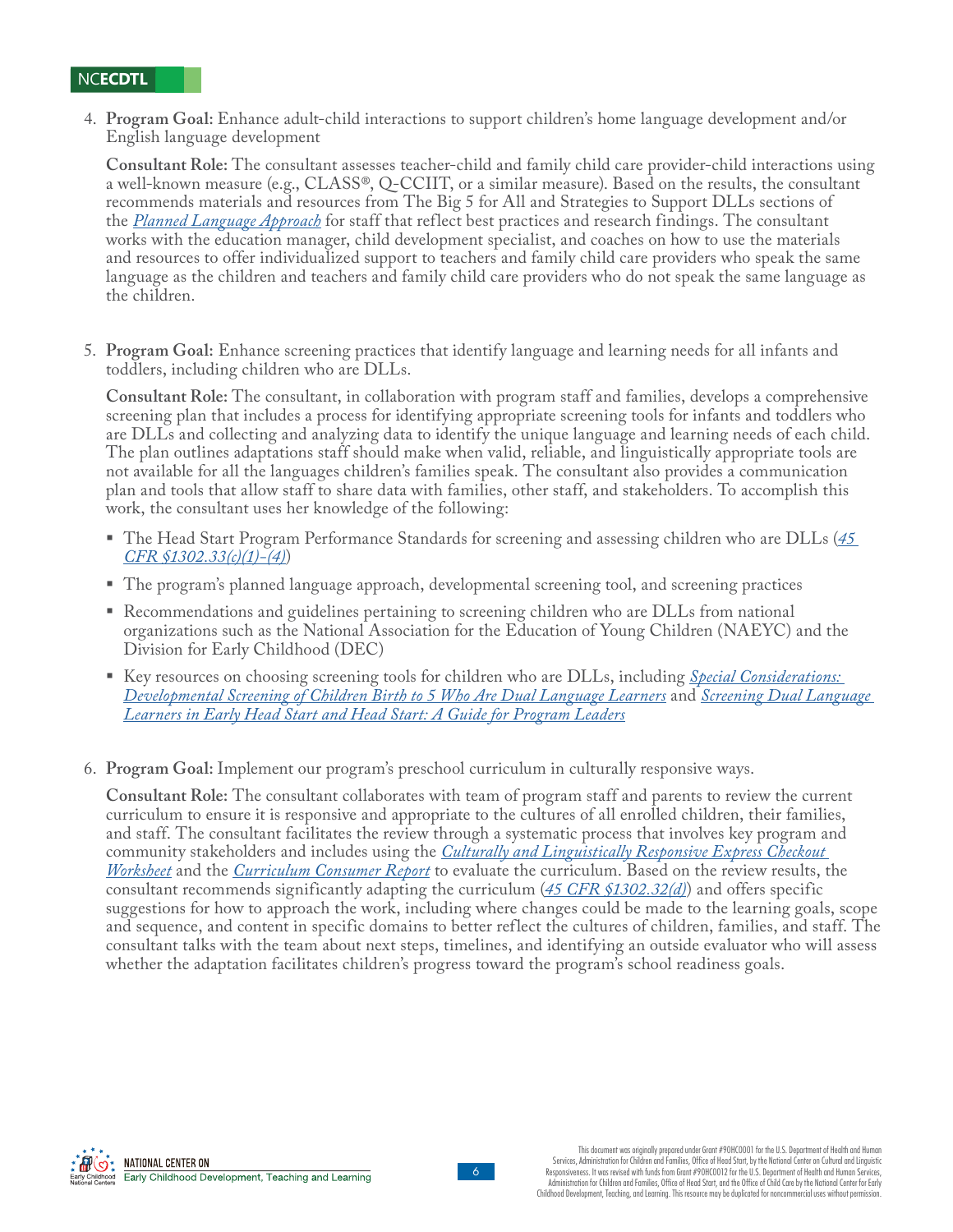7. **Program Goal:** Deliver home-based education services that emphasize the importance of home language and culture in supporting each child's early learning.

**Consultant Role**: The consultant works with a team of program staff and parents to review data on how the home-based curriculum is being implemented, with an emphasis on cultural and linguistic responsiveness. The consultant looks at curriculum fidelity and home visitor coaching data, and home visit planning forms to see how home visitors have modified the curriculum. Based on the review, the consultant identifies some strengths and areas for improvement and provides additional recommendations for modifying the curriculum. The consultant also does the following:

- Helps the home-based supervisor determine ways to integrate the 15-Minute In-Service Suite, A Culturally Responsive Approach to Implementing a Curriculum into their training and technical assistance efforts.
- Shares *[Brilliant Bilingual Babies](https://eclkc.ohs.acf.hhs.gov/publication/brilliant-bilingual-babies)* with the home-based supervisor and brainstorms how home visitors might use the information as they implement curriculum during home visits and group socializations.
- Collaborates with the home-based supervisor and coach to record a professional development webcast that can be translated and used by new and experienced home visitors to enhance their abilities to support culturally and linguistically responsive practices in the home and during group socializations. The webcast will be available for asynchronous, on-demand training.
- 8. **Program Goal:** Recruit, hire, train, and retain qualified bilingual education staff for our Migrant and Seasonal Head Start program.

**Consultant Role:** The consultant partners with program staff to review strengths and weaknesses of their current staffing practices and develop an improvement plan to ensure a more stable workforce of qualified bilingual education staff. The consultant uses the DLLPA to facilitate discussions among staff, leaders, and community stakeholders around problems and solutions for recruiting and hiring qualified bilingual staff. The consultant also works with staff to network with other MSHS programs through MyPeers and online meetings to find strategies that work for updating staffing plans, onboarding, and ongoing support to ensure retention and continuity of staffing. The consultant compiles findings from these discussions and networking interactions to create a policy guide that includes suggestions for advertisements and interview questions, onboarding content and process, and regular staff feedback to support continuing implementation.

9. **Program Goal:** Integrate our tribal language and culture in developmentally and culturally appropriate ways that support school readiness goals.

**Consultant Role:** As part of the program's tribal language preservation efforts (*[45 CFR §1302.36](https://eclkc.ohs.acf.hhs.gov/policy/45-cfr-chap-xiii/1302-36-tribal-language-preservation-revitalization)*), program staff engage a consultant who has worked with other American Indian/Alaska Native (AIAN) Head Start programs to help them integrate *[Making It Work](https://eclkc.ohs.acf.hhs.gov/culture-language/article/making-it-work-implementing-cultural-learning-experiences-american-indian-alaska-native-early)* into their program and curriculum. To prepare, the consultant reviews *[Implementing Cultural Learning Experiences in AIAN Settings: A Webinar on Making It Work](https://eclkc.ohs.acf.hhs.gov/video/implementing-cultural-learning-experiences-aian-settings-webinar-making-it-work)* as well as the Steps and Introduction to Making It Work *[guide](https://eclkc.ohs.acf.hhs.gov/sites/default/files/pdf/no-search/making-it-work-2017.pdf)* and *[training guide](https://eclkc.ohs.acf.hhs.gov/culture-language/article/training-guide-implementing-making-it-work-tribal-early-learning-settings)*. The consultant then meets with a team of program staff, classroom teachers, tribal language and cultural educators, parents, and community elders to gain the following information, which the consultant will use to develop a multi-year implementation plan:

- Program options and settings in which Making It Work will be implemented
- The program's curriculum, ongoing child assessment tools, lesson plans, and cultural and tribal language
- How the program uses practice-based coaching and other professional development efforts
- How well the program has aligned their curriculum, ongoing child assessments, school readiness goals, and professional development with the ELOF
- State and tribal standards staff implement